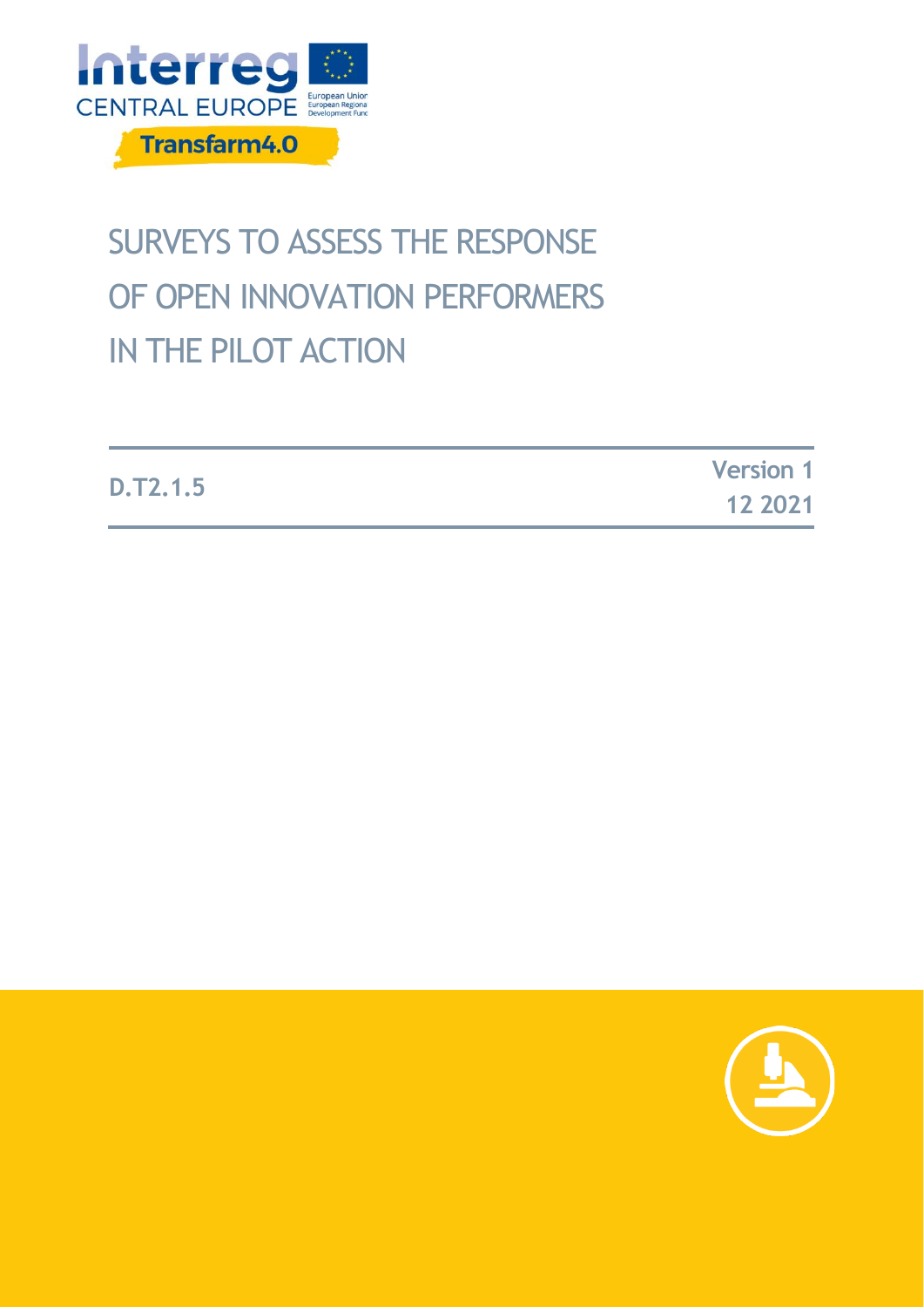



### **Table of Content**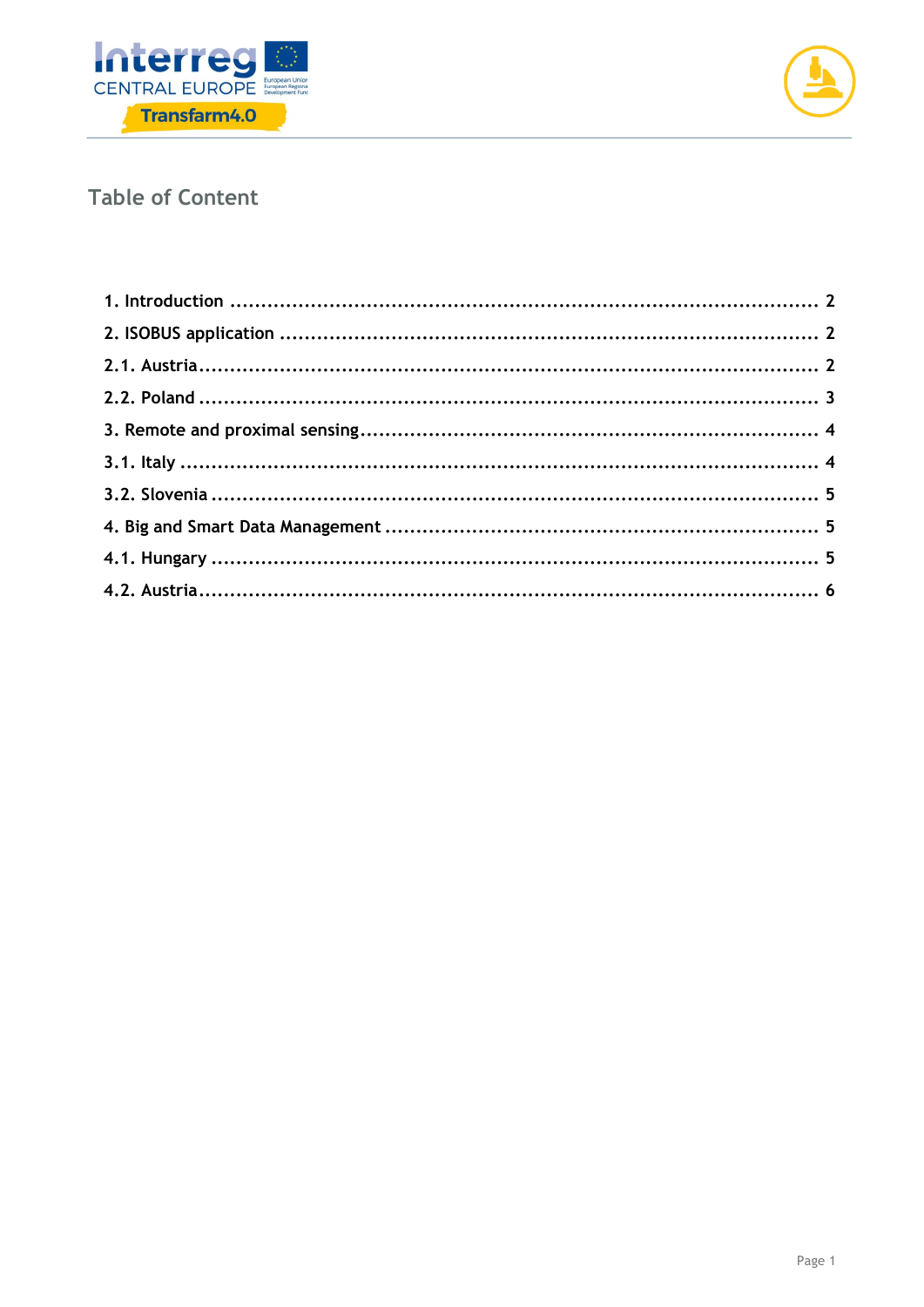



# <span id="page-2-0"></span>**1. Introduction**

**The project Interreg Transfarm 4.0 aims to bring innovation in the sector of precision farming, creating a new collaborative model of innovation in agriculture considered a traditional sector. This was realized bringing together in a collaborative environment the knowhow of the different actors of the production chain: researchers, producers, consultants, development agencies and end users. The project developed in three phases, it started with the scouting of the necessities of the market, identifying the requirements of the actors of the production chain. Starting from the needs risen on the surveys in the five regions, developer teams were created to foster new applications on three key areas of the precision farming: ISOBUS application, remote and proximal sensing, big and smart data management. The target for the prototype realized during the project was a TRL 7, system prototype demonstration in operational environment. During the project all the three trials were tested the field and as well farm demonstration took place. In particular case study 1, ISOBUS application, was run in Austria and Poland, case study 2, remote and proximal sensing, was run in Italy and Slovenia, and case study three, big data management, was run in Hungary and Austria. The present deliverable has been developed at the end of the field test during different divulgation and peer-to-peer exchange events. PP collected feedback from the different target groups and stakeholders on the pilot actions to accelerate the market uptake and gather suggestion for technology future improvements.**

# <span id="page-2-1"></span>**2. ISOBUS application**

#### <span id="page-2-2"></span>**2.1. Austria**

**Josephinum Research Centre worked in cooperation with Pöttinger on a device which shall prepare the seedbed in an optimal way to favorite the plant emergence and consequently the yield. The result was a stereo-camera mounted on a power-harrow connected with a tractor with class three Isobus-connection. The roughness was evaluated with the camera and the tractor responded with an increase or decrease of driving speed. The Seedbed Control was presented in many occasions. Some important events were the expert-meeting with the agricultural-chamber of Austria and a local contractor, the agricultural fair in Ried (9.- 12.September 2021) and the Innovation-Farm field day (11.June 2021). The system has been seen from many different people from the Austrian ministry of agriculture to machinery producers, farmers and consultants. All these stakeholders provided an encouraging opinion about the Pilot Action. The contractor and the agricultural chamber were quite positive about the technique. With the increasing demand of services provided, a simple machine which does most of the job is important for employing people who do not have that much agricultural background. Many farmers visited the fair in Ried and asked about the Seedbed Control. They were interested about the possibility of upgrading their existing machineries and asked if its**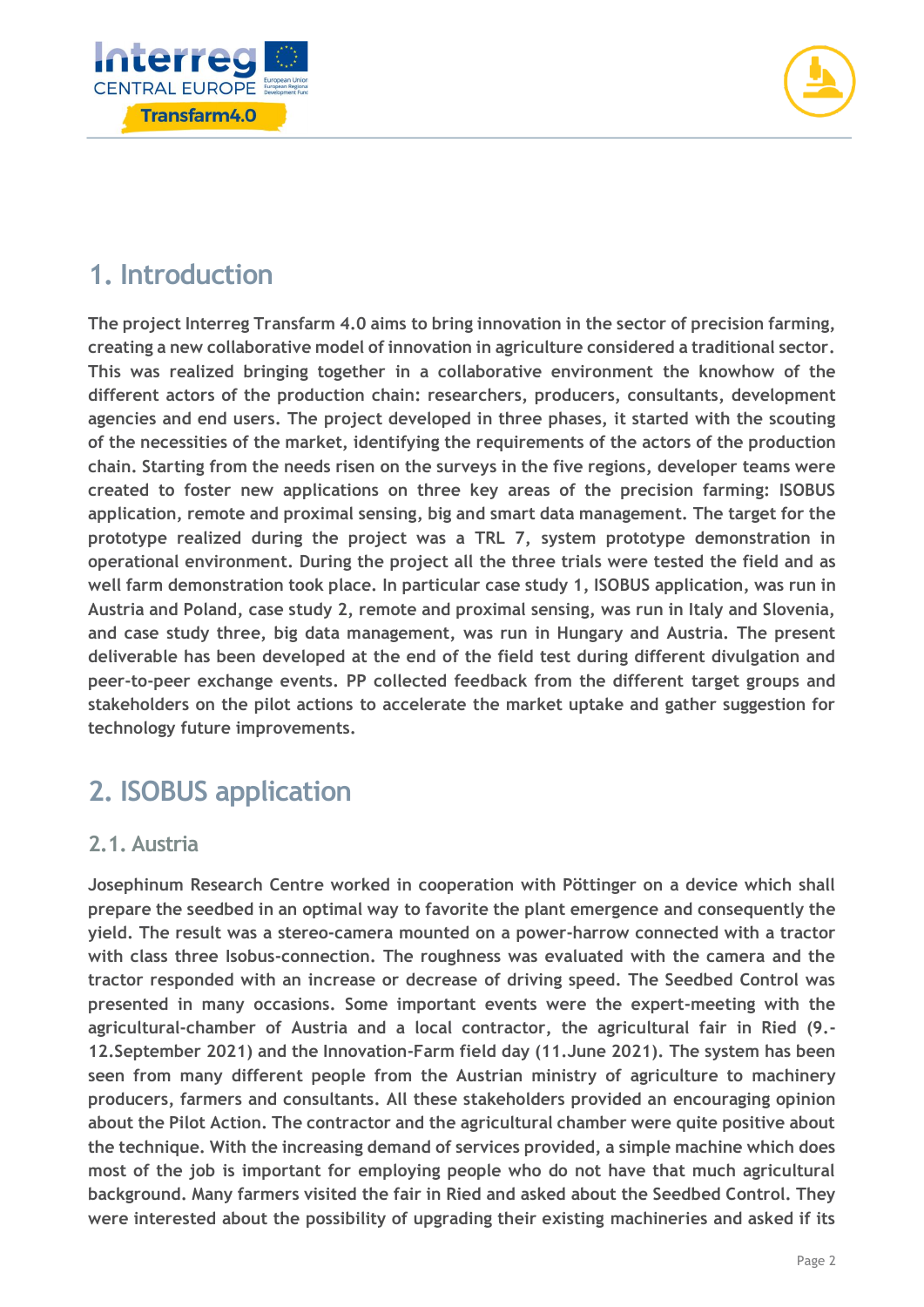



**already purchasable. On The other side, some of the farmers showed some doubts about the financial part. It was understandable, because there are many power-harrow which are not fully utilized on the farms already and farm have oversized machine park. On the Innovation-Farm field day the Seedbed-Control was shown to the Austrian minister of agriculture. She was impressed by the technique and was confident that precision farming sector and its applications are going to find their way on the market.** 

**A great feedback was the interest of a power-harrow manufacturer from Italy. Over our Italian project lead-partner CREA, the manufacturer asked, if the system is already available on the market and its technical details. Again another delightful sign of the high request of the precision farming application from multiple stakeholders.**

#### <span id="page-3-0"></span>**2.2. Poland**

**Regional Development Agency S.A. from Bielsko-Biala (ARRSA) invited for the cooperation within the pilot action specialists in implementation of innovative solutions in agriculture from The University of Agriculture in Krakow, Hugo Green Solutions – agri innovation Spin-off of the University of Agriculture in Krakow and The Innovation Center of the University of Agriculture in Krakow Ltd.**

**This document has been developed on the basis of the collected feedback from different target groups on the pilot activities. The actions taken were aimed to accelerate the implementation of the pilot tested activity and to collect suggestions for future improvements of the pilot.** 

**ARRSA, together with invited institutions, presented the system at various agricultural development events including the 6th Green Smart City Forum (28-29.10.2021) and Innovators Meetings (21.10-04.11.2021). Feedback was collected during the dissemination of details of the pilot action and discussions with the public about the system. Other feedback was collected by the partners during project presentations to farmer associations and other representatives. Pilot Action cooperation partners and researcher and other staff also forwarded information about that action within their own networks and suring biletral meetings with sector proffessionals.**

**The opinion of Polish farmers on the presented solutions is positive. Farmers are interested in innovative solutions allowing for greater efficiency of farmer's work, optimization of costs and increase of productivity as well as time saving, which is especially important for achieving economic profitability of farms in changeable weather conditions. Therefore, farmers are looking for solutions such as precision seeding, variable rate fertilisation and other precision farming methods. However, taking into account the specificity of Polish agriculture, which is dominated by small and medium-sized farms, the offer of precision farming products should**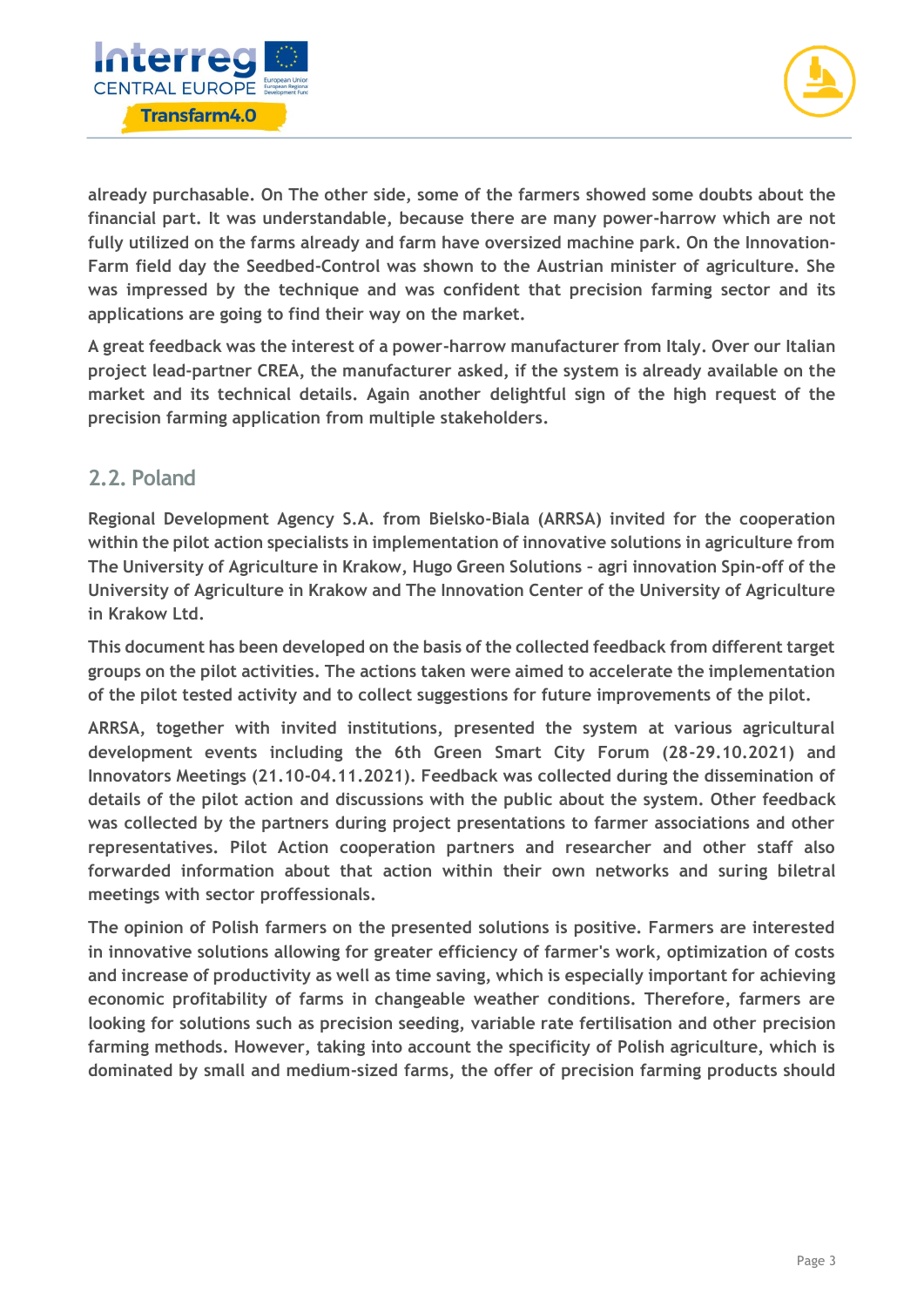



**be adequately adjusted, so that not only the largest farms can feel the benefits of modern solutions.**

**Implementation of the dedicated technologies allowing for precise seeding according to the current condition of the soil, weather and fertility level is highly expected result which will beneft to the farmers.**

**Manufacturers expect that results of the Pilot Action will be further spread out to rise their knowledge about newest research results and make them implement and invest into most modern technologies allowig for the better communication of the machines and most efficient use of possibilities and advantages offered by the technology.** 

**This also requires a lot of new machineries to be utilised in the agri sector. Modern equipment, which is still in the minority within the small size farmers, gives the advantage of new technologies and transitions of farming into modern precision farming. The need of that transition is widely understandable. Braking some financial barriers is an ongoing process, and new equipment is being introduced and technologies used.**

### <span id="page-4-0"></span>**3. Remote and proximal sensing**

**This case study 2 involves Italy and Slovenia , in particular LP Crea and T2I for Italy and the university of Maribor and AEROBO for Slovenia. The partnership developed a system applicable to mistblowers present in the market able to read the presence of the plant open and close the nozzles to spray according to their presence, this system is developed to reduce the use of PPPs (plant protection products) and the drift produced by the mistblower.**

### <span id="page-4-1"></span>**3.1. Italy**

**LP Crea and T2I presented the system in different occasions, in particular at Vite in Campo (07.2021), EIMA (10.2021) and Fieragricola (03.2022), feedbacks has been collected during the exhibitions in occasion of presentations and discussions with the public about the system. Other feedbacks have been collected by partners in occasion of the presentation of the project to farmers' associations and other representatives. In general, all the feedback collected were positive, farmers and subcontractors in particular found the system very useful, affordable, it bypasses most of the precision farming limitations and obstacles emerged in the survey (e.g. skills required for implementation, maintenance, costs) and respond to their needs. Positive feedbacks have been collected also from manufacturer and agricultural machine producers. In these meetings, the interest has been mainly focused on the electronic component, the SLAM algorithm and the triggering system. Especially for SMEs in which R&D department can't afford a stable and long-term staff open innovation system has been a topic of confrontation. Another important category that has been interviewed were the farmers field consultants, most of them appreciated the system, especially for its affordance for small farmers and foresight toward reduced PPPs usage.**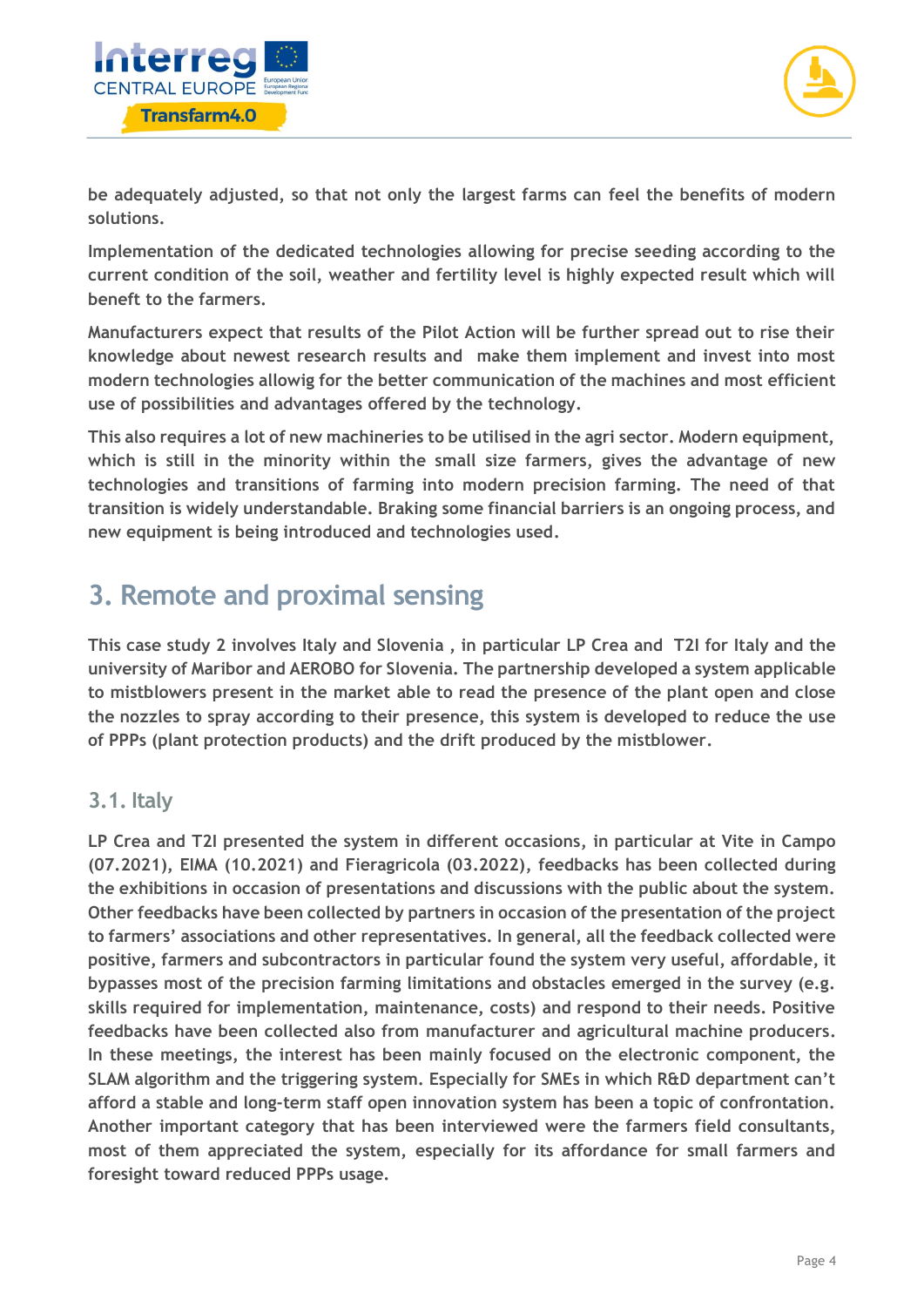



### <span id="page-5-0"></span>**3.2. Slovenia**

**The University of Maribor and a Slovenian cluster specialized in electronics called AE-ROBO-Net are project partners from Slovenia. We presented the prototype developed in pilot project 2 at various events and fairs in Central Europe. In Slovenia, we introduced the system's operation to the general public at demo days at the AGRA 2021 fair in the period from 21 to 26 August. Visitors showed great interest and asked if the system was already commercially available. They were especially interested in the principle of operation and the cost of the system's investment. Some of the visitors asked about the percentage of FFS saved and the feasibility of using a sprayer in small orchards and vineyards. We also broadcast a video at the fair, created when we tested the pilot 2 system. Politicians and decision-makers also visited the fair and were very interested to ask about the details of the system at our stand. An event on "Digitalisation in Agriculture" was also held during the fair. At this event, Dr. Jurij Rakun presented the details of the project and pilot action 2. The event took place live and online. We also visited high schools, where we introduced students to precision agriculture. All pilot projects with a focus on 2 pilots were presented. Students generally show an interest in the precision agriculture and, consequently, in the developed prototype. However, we note that many students still do not know exactly which technologies fall under precision agriculture and what they are designed for. In September 2021, we presented the pilot action to the visitors (attended VIRAL Erasmus+ meetings) from the Balkan countries. The visitors were specialists in the field of agriculture, ICT and agricultural entrepreneurship. They have shown great interest and perceived many opportunities for use in permanent plantations. We also received positive responses from agricultural consultants, who saw how effective the system is. We should not forget to mention the producers interested in further cooperation. As already mentioned, together with our partners, we have also presented our innovation at fairs in Italy, such as Vite in Campo 2021 (Veneto), EIMA 2021 (Bologna), Fieragricola 2022 (Verona).** 

### <span id="page-5-1"></span>**4. Big and Smart Data Management**

**Austria (Linz Center of Mechatronics GMBH) and Hungary (Hungarian University of Agriculture and Life Sciences) established a sensor network at the Neszmély wine region (Mikóczy and Mikóczy Family Estate, Tata) to evaluate microclimatic conditions and plant physiological status of vine plots with different ecology/topography and irrigation strategy. Data provided by the sensors were then transferred through the MeterGroup's network to Linz.** 

**By using a FIWARE system, the data from the sensors can be accessed via a web server. Farmers and other interested actors can log in to this server, where they can monitor and analyze the parameters of interest**

#### <span id="page-5-2"></span>**4.1. Hungary**

**Hungarian University of Agriculture and Life Sciences introduced the pilot action in many events and occasions. Since the establishment of the sensor network and on-line platform**